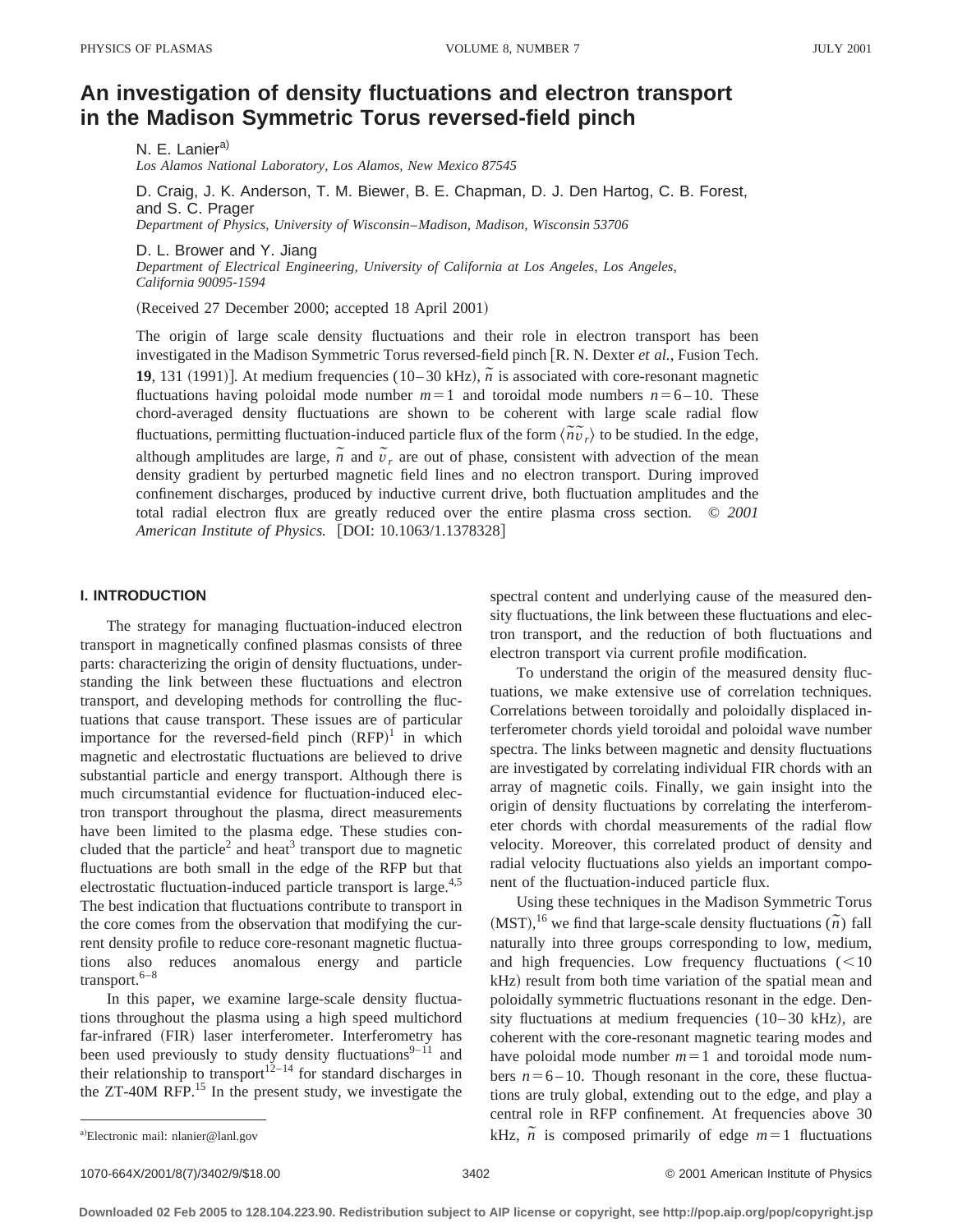with a broad toroidal mode number spectrum.

In the medium frequency range, density and magnetic fluctuations are very coherent. By correlating individual interferometer chords with individual toroidal harmonics, obtained from a magnetic coil array, we can extract the density fluctuation associated with each core-resonant mode. Upon inversion we obtain radial profiles of the density fluctuation amplitude. We observe that the density fluctuation profiles are generally hollow and are more hollow for larger toroidal mode numbers. The hollow profiles are the result of a large advective component—the large equilibrium density gradient in the edge being deformed in space by the perturbed magnetic field lines. The fact that the profiles are more hollow for higher *n* numbers is consistent with the expectation from magnetohydrodynamic (MHD) computation that the peak of the radial magnetic fluctuation profiles move out in radius for higher *n*.

Chord-integrated density and radial velocity fluctuation measurements are also coherent in the medium frequency range, thus permitting fluctuation-induced transport  $(\langle \tilde{n}\tilde{v}_r \rangle)$ resulting from core-resonant modes to be studied. In the edge,  $\tilde{n}$  and  $\tilde{v}_r$  have large amplitudes but are  $\pi/2$  rad out of phase, which is consistent with both advection of the mean density gradient by perturbed magnetic field lines and no particle transport. This, in combination with earlier probe measurements, demonstrates that core-resonant modes do not produce any measurable edge transport of any kind magnetic or electrostatic. In the core, the velocity measurements are difficult to interpret conclusively (due to the effects of chord averaging) but suggest that density and flow fluctuations are in phase, implying fluctuation-induced electron transport by core-resonant modes. Estimates of core fluctuation amplitudes indicate that the total electron flux measured in the core could be accounted for by fluctuations of this type. These measurements support the notion that transport is accomplished by locally resonant modes.

Using pulsed poloidal current drive (PPCD) in MST, discharges with reduced magnetic fluctuations and improved confinement can be obtained. $6.7$  We observe that the equilibrium radial electron flux is reduced more than an order of magnitude in these discharges. Concurrent with this change, density fluctuations in all frequency ranges and at all radii are reduced. Moreover in the medium frequency range, the phase of the core-resonant density fluctuations change by  $\pi/2$  rad relative to the edge. This indicates a change in the origin of the fluctuations and, when combined with the amplitude reduction, a reduction of core fluctuation-induced electron transport by core-resonant modes. This constitutes the first direct measurement of reduced core fluctuations and electron transport in PPCD discharges.

In what follows, we describe the diagnostics  $(Sec. II)$ and analysis techniques (Sec. III) employed in this work. We then present in Sec. IV, the wave number and frequency decomposition of the measured density fluctuations. The relationship between density and magnetic fluctuations, including radial profiles of individual core-resonant density fluctuations, is presented in Sec. V. The connection between density and velocity fluctuations and the resulting



FIG. 1. The 11 FIR chords are segmented into two arrays separated toroidally by 5°.

fluctuation-induced electron flux is presented in Sec. VI. Finally in Sec. VII, we report on the reduction of density fluctuations and total electron fluxes in discharges with reduced magnetic fluctuations and transport during auxiliary current drive experiments.

#### **II. DIAGNOSTICS**

Determination of the density fluctuation origin and the resulting fluctuation-induced transport requires simultaneous measurements of density, radial velocity, and magnetic field fluctuations, as well as the electron ionization source profile. For a complete description of the diagnostics and analysis techniques the reader is referred to Ref. 17. Here we briefly describe the interferometer used to measure density fluctuations, the Doppler spectrometer for impurity ion flow velocity fluctuations, and the magnetic coil array for magnetic fluctuations. We also describe the  $H_a$  and soft x-ray arrays which provide a measure of the electron source profile based on electron ionization from neutral hydrogen or deuterium and impurities.

## **A. The far-infrared interferometer**

The FIR laser interferometer is a vertically viewing heterodyne system<sup>18,19</sup> that measures chord-averaged electron density  $(\overline{n})$ ,

$$
\bar{n} = \left[ \int_{-L/2}^{+L/2} n_e(z) dz \right] / L, \tag{1}
$$

where  $z$  is the vertical coordinate, and  $L$  is the chord length through the plasma. The dual laser cavities are operated at wavelengths near  $\sim$  432.5  $\mu$ m (694 GHz) with a 750 kHz interference frequency. Eleven chords are separated into two arrays (Fig. 1), toroidally displaced by  $5^\circ$ , viewing impact parameters ranging from  $r/a = 0.62$  inboard to  $r/a = 0.83$ outboard, where *a* is the plasma minor radius  $(a=0.52 \text{ m})$ . With the assumption of up–down symmetry, these chordintegrated measurements can be inverted to yield equilibrium electron density profiles.

A digital phase extraction technique<sup>20,21</sup> is used to provide a high frequency response for the study of density fluctuations. With a maximum frequency response exceeding 500 kHz, the primary limitation of the system becomes the chord-averaged nature of the measurement, which severely attenuates the small-scale fluctuations with frequencies greater than 200 kHz. This attenuation is observed when comparing the power spectra from the FIR and edge Langmuir probe measurements. Because of the insensitivity to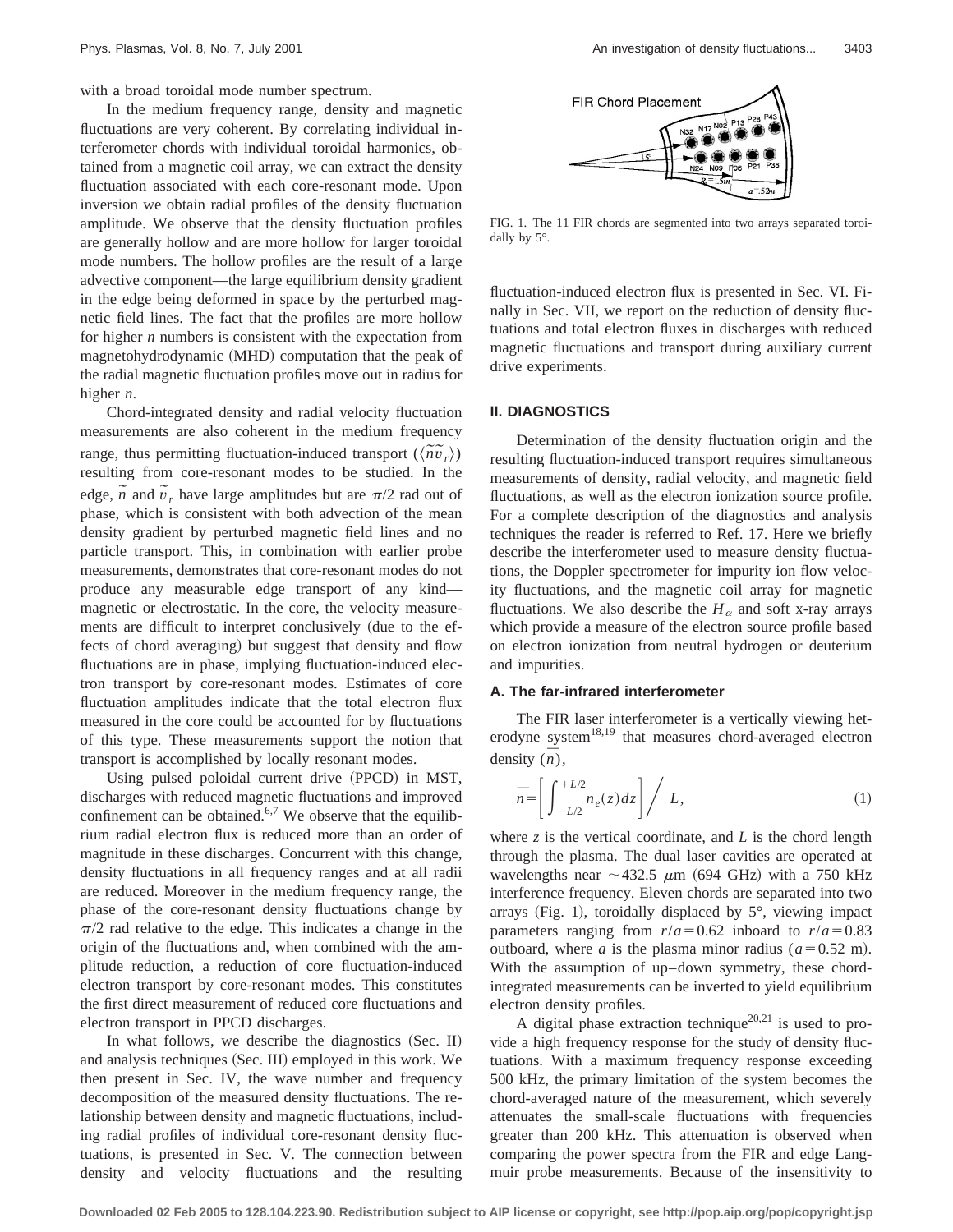

FIG. 2. Impurity profiles of C V and He II for standard confinement low current plasma discharges, computed from MIST. FIG. 3. Average toroidal magnetic field vs time, illustrating the regularity of

very high frequency, the FIR system is typically operated with a frequency response of 250 kHz, which is well suited for the detection of the large-scale, lower frequency  $(< 30$ kHz) fluctuations that are dominant in the MST.

## **B. The Ion Dynamics Spectrometer (IDS)**

The Ion Dynamics Spectrometer<sup>22,23</sup> is a custom designed, high throughput, Doppler spectrometer that measures chord-averaged impurity ion temperature and flow. The fast time resolution ( $\sim$ 10  $\mu$ s) allows the IDS to resolve radial velocity fluctuations relevant to fluctuation-induced transport. Though a chord-averaging diagnostic, radial localization can be enhanced by monitoring different impurities and charge states. For example, He II, which is primarily located at  $r/a$   $>$  0.6 (Fig. 2), provides an excellent measurement of  $\tilde{v}_r$  in the edge. Measurements of  $\tilde{v}_r$  in the core are made by monitoring C V, which has a broad, flat profile inside *r*/*a* of 0.8.

#### **C. Magnetic coil arrays**

The dominant magnetic fluctuations in MST arise from the core-resonant resistive tearing modes. These modes are global and are monitored by an extensive array of magnetic pickup coils located at the plasma boundary. A 32-position toroidal array and a 16-position poloidal array are available to monitor the equilibrium and fluctuating magnetic fields. The multicoil array permits the magnetic fluctuations to be decomposed into their Fourier harmonics, allowing the poloidal (*m*) and toroidal (*n*) mode number spectra to be determined.

## **D.** Multichord  $H_a(D_a)$  array

The electron source profile from neutral hydrogen or deuterium is measured with a nine-chord array of filtered monochromators that detect  $H_{\alpha}(D_{\alpha})$  emission. The monochromators, designed for simplicity, utilize a narrow bandpass filter and a high speed photodiode to make quantitative measurements of  $H_{\alpha}(D_{\alpha})$  photons. For the temperatures of MST plasmas, the  $(H_{\alpha})$  emission is proportional to the ionization of neutral hydrogen.<sup>24</sup> Signals from the multichord system are inverted to yield local source rates from neutral hydrogen. A novel feature of the  $H_a(D_a)$  array is its collinear arrangement with the FIR interferometer (meaning the  $H_{\alpha}$  detector looks along the same chord as the FIR interferometer). By simultaneously measuring electron density and



sawteeth during the flattop phase of the discharge. Sawteeth provide excellent benchmarks for ensemble averaging.

hydrogen ionization in each chord, asymmetric sourcing issues become much less important when calculating the radial electron flux.

## **E. X-ray diagnostics**

Plasma electrons are also generated by ionization of impurities. In MST, the dominant contributions arise from aluminum, carbon, and oxygen. Three soft x-ray filtered spectrometers, $25$  collecting light from three chords viewing impact parameters of  $r/a = 0.02$ , 0.40, and 0.77, are used for absolute flux measurements from *K* shell transitions of Al XII, O VII, O VIII, C V, and C VI. Transitions from these states are well characterized, and the absolute flux measurements can be converted into impurity charge state densities. This information, along with electron density and temperature measurements, is used to constrain impurity fractions via the Multi-Ion Species Transport (MIST) code.<sup>26</sup> In general, electron sourcing from impurities in standardconfinement discharges is negligible when compared to the contribution from ionization of neutral hydrogen. However, during PPCD, neutral hydrogen densities in the core drop to such low levels that sourcing from impurities becomes important.

#### **III. ANALYSIS TECHNIQUES**

Extensive signal analysis was employed to extract ensemble-averaged characteristics and radial profiles of the density fluctuations. In addition to the usual correlation techniques, outlined in Sec. III A, we are able to compare the density fluctuations with individual toroidal harmonics of the magnetic fluctuations measured with a 32-position coil array and extract a toroidal mode number spectrum of the coherent density fluctuations. Once isolated, this coherent part, which is related to the global magnetic fluctuations, is used to extract radial profiles of the density fluctuations from the chordal measurements (Sec. III B).

#### **A. Fluctuation and correlation analysis**

To obtain meaningful statistics, correlations between fluctuating quantities are collected from large data ensembles. For this technique to be effective, it is important that the parameters in each data sample be similar. Periodic relaxation events, or sawteeth, are a robust feature of MST plasmas (Fig. 3). During the flattop phase of the discharge, when the plasma is nearest to steady state, the sawtooth cycle is very regular. The sawtooth crash time is a natural refer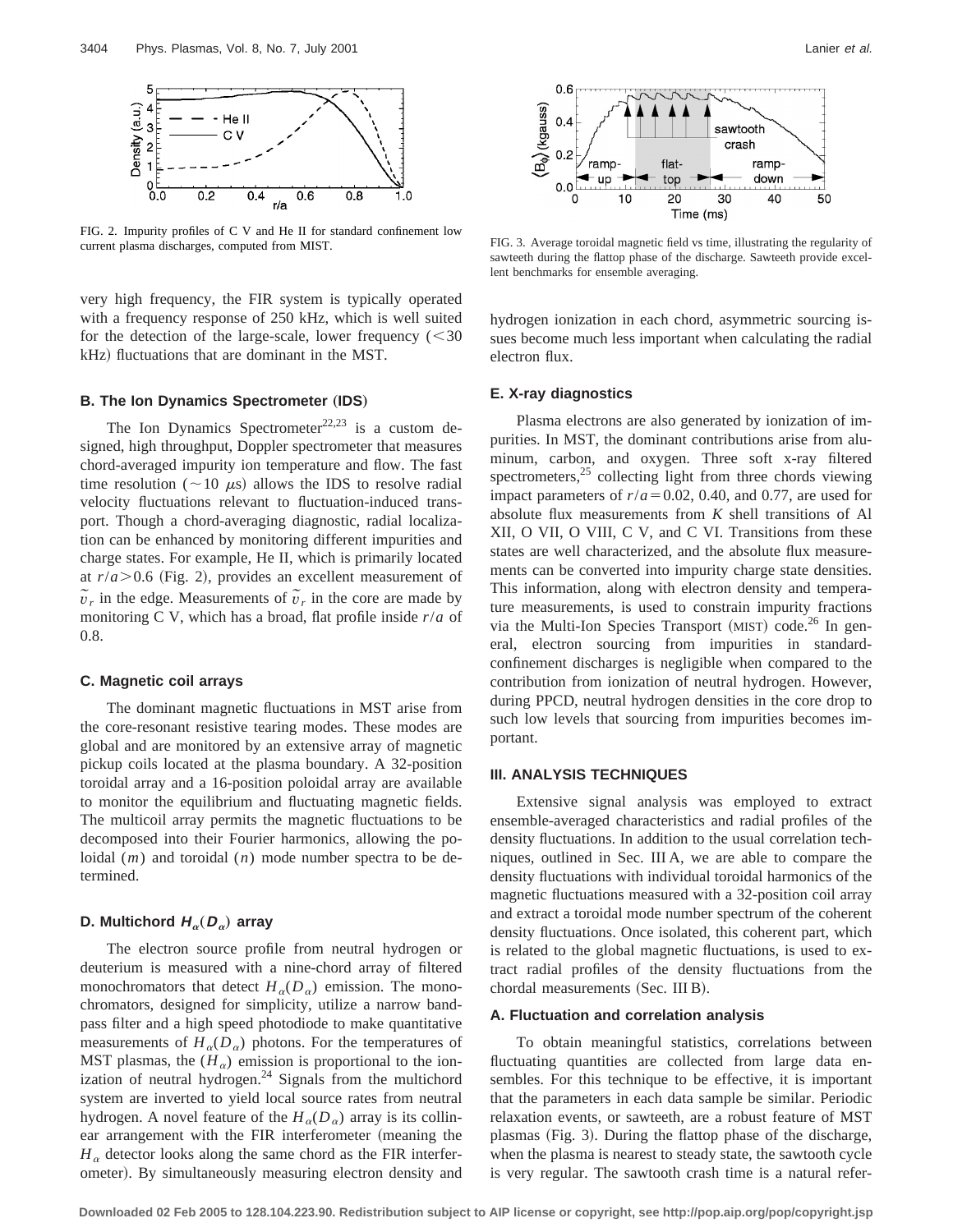ence point about which to construct similar realizations. During PPCD discharges when the sawteeth are suppressed, realizations are chosen based on the PPCD firing time.

The correlation procedure for standard discharges amounts to segmenting the data into windows centered around the sawtooth crash time. Realizations (i.e., data segments) are chosen which begin 2 ms prior to a sawtooth crash and end at the crash. If required, the signals are frequency filtered, and the correlated products are ensemble averaged. This process yields a coherence amplitude and phase between the two fluctuating quantities and can be conducted in either the time or frequency domain. Correlations for PPCD plasmas are conducted in an identical manner with the exception that the time window is 3 ms wide, beginning 4 ms after PPCD starts.

Errors associated with this correlation technique are accurately described by Poisson statistics. The noise baseline for the coherence amplitude between two signals is inversely proportional to the square root of the number of realizations (i.e.,  $N_b \sim 1/\sqrt{n_{\text{events}}}$ ). The baseline has significance in determining the reliability of the phase measurement. The relative phase has meaning only if the amplitude of coherence is above the noise. Most of the ensembles presented in this study were obtained from over 400 events, yielding a noise baseline of about 0.05.

In addition to determining general coherent similarities between independent measurements, this correlation technique can be used to isolate fluctuation components of a specific helicity when a correlation with global magnetic modes is present. Since the magnetic coil arrays are used to decompose the magnetic fluctuations, as measured at the plasma edge, into their principal Fourier harmonics, correlation between any harmonic and a fluctuating quantity yields the coherent component with a given helicity.

#### **B. Extracting density fluctuation profiles**

Once the coherent part of the density fluctuation with a given *m* and *n* has been extracted, the local fluctuation profiles can be determined. The inversion method is similar to that used to obtain equilibrium density profiles with the exception that the helical nature of the perturbation must be considered. For fluctuations known to be poloidally symmetric (i.e.,  $m=0$ ), up/down symmetry is maintained and the inversion proceeds as it would for the equilibrium case. However the core-resonant tearing modes are  $m=1$ , and with symmetry violated the inversion process must be modified. This is accomplished by assuming the density perturbation takes the form of

$$
n(r) = n_0(r) + \tilde{n}(r)\cos(\omega t + m\theta + n\phi + \delta(r)),
$$
 (2)

where  $\phi$  and  $\theta$  are toroidal and poloidal angles, and  $\tilde{n}(r)$  and  $\delta(r)$  are the radial functions of the amplitude and phase of the density fluctuation.

A chord integrated measurement of this perturbation can be written as

$$
I(x) = I_0(x) + \tilde{I}(x),\tag{3}
$$

where

$$
\widetilde{I}(x) = \int_{-L/2}^{+L/2} \widetilde{n}(r) \cos(\omega t + m\theta + n\phi + \delta(r)) dz.
$$
 (4)

Here, *x* represents the impact parameter of the chord, *L* is the chord's path length through the plasma, and *z* is the vertical coordinate. With a little algebra and a change in integration variable, Eq.  $(4)$  can be expressed as

$$
\widetilde{I}(x) = \widetilde{I}_{\text{amp}}(x)\cos(\omega t + n\phi + \Delta(x)),\tag{5}
$$

where we have introduced a chord-integrated amplitude,

$$
\widetilde{I}_{\text{amp}}(x) = 2x \left[ \left( \int_{x}^{a} \frac{\widetilde{n}(r) \sin(\delta(r))}{\sqrt{r^2 - x^2}} dr \right)^2 + \left( \int_{x}^{a} \frac{\widetilde{n}(r) \cos(\delta(r))}{\sqrt{r^2 - x^2}} dr \right)^2 \right]^{1/2}
$$
\n(6)

and phase

$$
\Delta(x) = \tan^{-1} \left[ \frac{\int_x^a (\tilde{n}(r)\sin(\delta(r))/\sqrt{r^2 - x^2}) dr}{\int_x^a (\tilde{n}(r)\cos(\delta(r))/\sqrt{r^2 - x^2}) dr} \right].
$$
 (7)

To extract the local density  $\left[ \tilde{n}(r) \right]$  and phase  $\left[ \delta(r) \right]$  profiles, we distill Eqs.  $(6)$  and  $(7)$  into a more usable form. This is accomplished by relating the products of  $\tilde{I}_{\text{amp}}(x)$  and the sine and cosine of the phase arriving at

$$
\widetilde{I}_{\text{amp}}(x)\sin(\Delta(x)) = \int_{x}^{a}\frac{\widetilde{n}(r)\sin(\delta(r))}{\sqrt{r^2 - x^2}}dr\tag{8}
$$

and

$$
\widetilde{I}_{\text{amp}}(x)\cos(\Delta(x)) = \int_{x}^{a} \frac{\widetilde{n}(r)\cos(\delta(r))}{\sqrt{r^2 - x^2}} dr.
$$
 (9)

At this point, Eqs.  $(8)$  and  $(9)$  can be inverted in a manner similar to that outlined by  $Barr^{27}$  to yield

$$
\widetilde{n}(r)\sin(\delta(r)) = -\frac{r}{\pi} \int_{r}^{a} \frac{d}{dx} \left( \frac{\widetilde{I}_{\text{amp}}(x)\sin(\Delta(x))}{2x} \right) \frac{dx}{\sqrt{x^{2}-r^{2}}} \tag{10}
$$

and

$$
\widetilde{n}(r)\cos(\delta(r)) = -\frac{r}{\pi} \int_{r}^{a} \frac{d}{dx} \left( \frac{\widetilde{I}_{\text{amp}}(x)\cos(\Delta(x))}{2x} \right) \frac{dx}{\sqrt{x^{2}-r^{2}}}.
$$
\n(11)

By correlating the fluctuating part of the integrated electron density with a specific Fourier component of the magnetic fluctuations  $(\langle \tilde{I}\tilde{b}_{m,n} \rangle)$ , the chord integrated density fluctuation amplitude  $(\tilde{I}_{amp})$  and phase ( $\Delta$ ) can be isolated. Having obtained the products  $\tilde{\tau}_{\text{amp}} \sin(\Delta)$  and  $\tilde{\tau}_{\text{amp}} \cos(\Delta)$  for each chord, an Abel inversion is conducted, and the radial functions  $\tilde{n}(r)$  and  $\delta(r)$  are extracted.

## **IV. DENSITY FLUCTUATION CHARACTERISTICS**

During standard discharges, the chord-averaged density fluctuation amplitudes range from  $\sim$  3% in the core to about  $30\%$  at the edge (Fig. 4). The frequency spectra for three

**Downloaded 02 Feb 2005 to 128.104.223.90. Redistribution subject to AIP license or copyright, see http://pop.aip.org/pop/copyright.jsp**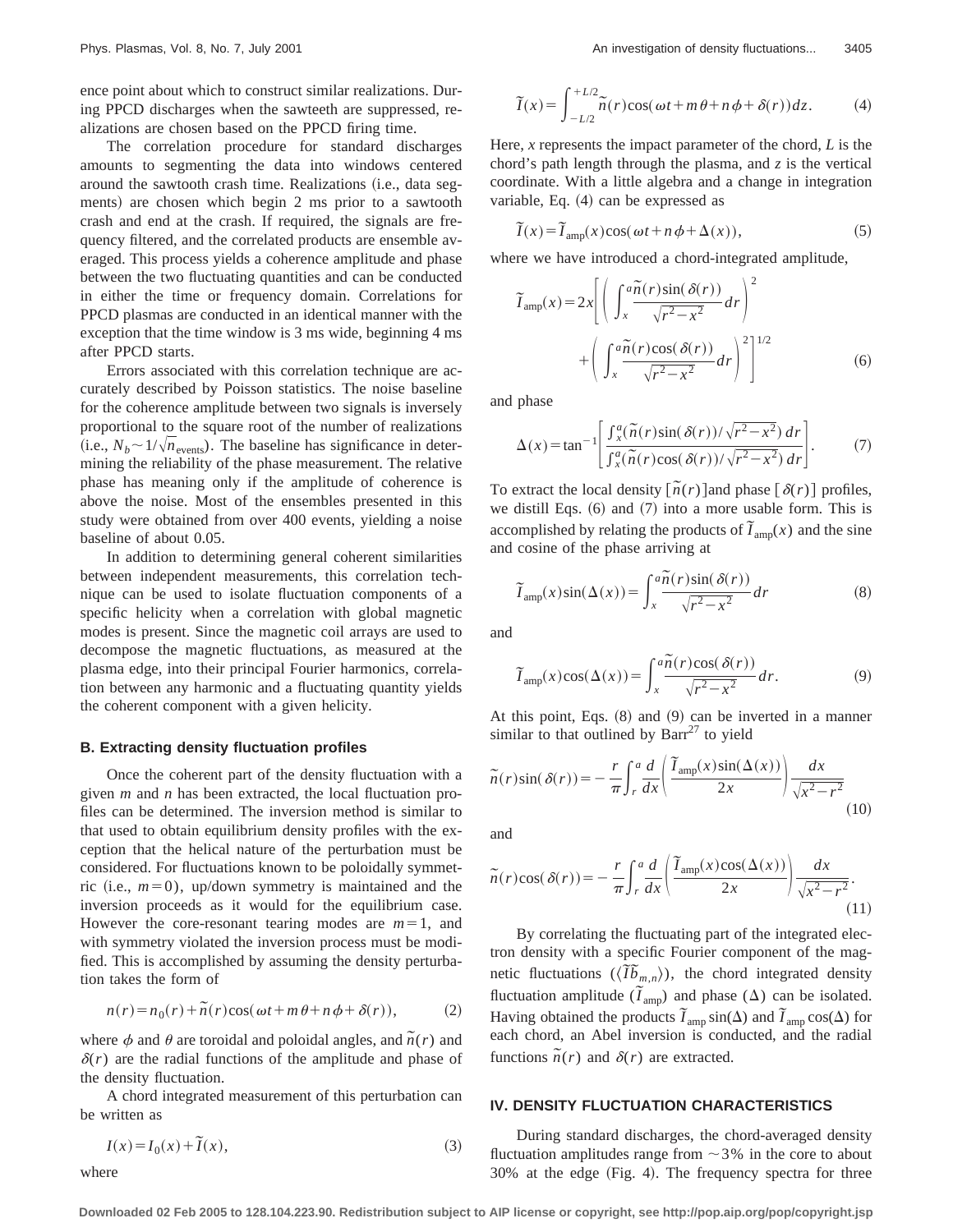

FIG. 4. Total chord-averaged electron density fluctuation amplitude from 1 to 100 kHz in both standard and high-confinement PPCD discharges. Averages obtained from 405 standard and 243 PPCD discharges.

different impact parameters  $(r/a=0.11, 0.54,$  and 0.83) are shown in Fig. 5. Clearly, the measurements at different radii are sensing different fluctuations. The measured fluctuations fall naturally into three groups: low  $(<10$  kHz), medium  $(10-30 \text{ kHz})$ , and high ( $> 30 \text{ kHz}$ ) frequency.

Low frequency fluctuations are present at all radii. Correlations between different FIR chords (Fig. 6) demonstrate that these fluctuations are highly coherent and in phase across the entire plasma column (i.e.,  $m$ =even). Recalling that the interferometer is composed of 11 chords separated into two toroidally spaced  $(5^{\circ})$  vertical viewing arrays, twopoint techniques can be applied to arrive at the toroidal mode-number spectrum. Figure 7 shows the average toroidal mode number versus frequency for an impact parameter of  $r/a = 0.58$ . We see that for frequencies below 10 kHz, the fluctuations are dominated by low toroidal mode numbers. Figure  $8(a)$  shows the toroidal mode-number spectrum, at 3 kHz, for the same chord location. The spectrum is peaked strongly at  $n=0$ , which corresponds to changes in the equilibrium. However some power is clearly present at *n*  $=1-3$ . These measurements indicate that fluctuations in the low frequency range arise from a mixture of slow changes in the mean density and long wavelength, poloidally symmetric,  $m=0$  modes which are resonant near  $r/a \sim 0.85$  where the toroidal magnetic field reverses.

Fluctuations in the medium frequency range  $(10-30)$  $kHz$ ) are of a different nature. Figure 5 shows that a peak appears at these frequencies in all but the central chords. The correlation of inboard and outboard chords, shown in Fig. 6, reveals that these fluctuations are also highly coherent across the entire plasma column but are  $\pi$  rad out of phase (i.e.,  $m =$ odd). Determination of the phase between all FIR



FIG. 6. Coherence amplitude (a) and phase (b) between  $r/a = -0.62$  inboard and  $r/a = 0.83$  outboard FIR chords. Both chords are at the same toroidal angle. Ensemble consisted of 477 events with noise baseline of  $\sim 0.045$ .

chords show definitively that these fluctuations exhibit an  $m=1$  nature. From Figs. 7 and 8(b), one can see that the toroidal mode number spectrum of these fluctuations peaks around  $n=6$  and is broader than the spectrum at low frequency. The frequency and wave-number characteristics of these fluctuations correspond very well with the coreresonant modes which dominate RFP behavior. In Sec. V, we demonstrate that the density fluctuations in this frequency range are indeed well correlated with global core-resonant magnetic fluctuations. The lack of appreciable signal in central channels is due to the insensitivity of these chords to  $m =$ odd perturbations.

Finally, we examine the character of fluctuations at frequencies above 30 kHz. These exist in all chords to some extent but are present at large amplitude only for those in the edge. The coherence between inboard and outboard chords  $(Fig. 6)$  is lower than that of other frequency ranges, indicating these fluctuations are more localized with shorter correlation lengths. Examination of the phase shows that the fraction which is coherent has an  $m=1$  character. The mean toroidal mode number is large ( $n \sim 35$ ) and the mode spectrum is very broad. These features are consistent with short wavelength electrostatic and magnetic fluctuations, particularly the  $m=1$ , high *n* fluctuations resonant in the edge on either side of the toroidal field reversal surface (*r*/*a*  $\sim 0.85$ ).



FIG. 5. Chord-averaged density fluctuation  $(\tilde{n})$  amplitude spectra for impact parameters of  $r/a = 0.11$ , 0.54, and 0.83. Amplitudes obtained from 477 realizations yielding a noise baseline of  $\sim 0.1 \times 10^{116}$  m<sup>-3</sup> kHz<sup>-1</sup>.



FIG. 7. The average toroidal mode number  $(n)$  and wave number  $(k_{\phi})$  for impact parameter  $r/a = 0.58$ . Here, the average mode number is defined as the average of the measured *n* spectrum at a given frequency.

**Downloaded 02 Feb 2005 to 128.104.223.90. Redistribution subject to AIP license or copyright, see http://pop.aip.org/pop/copyright.jsp**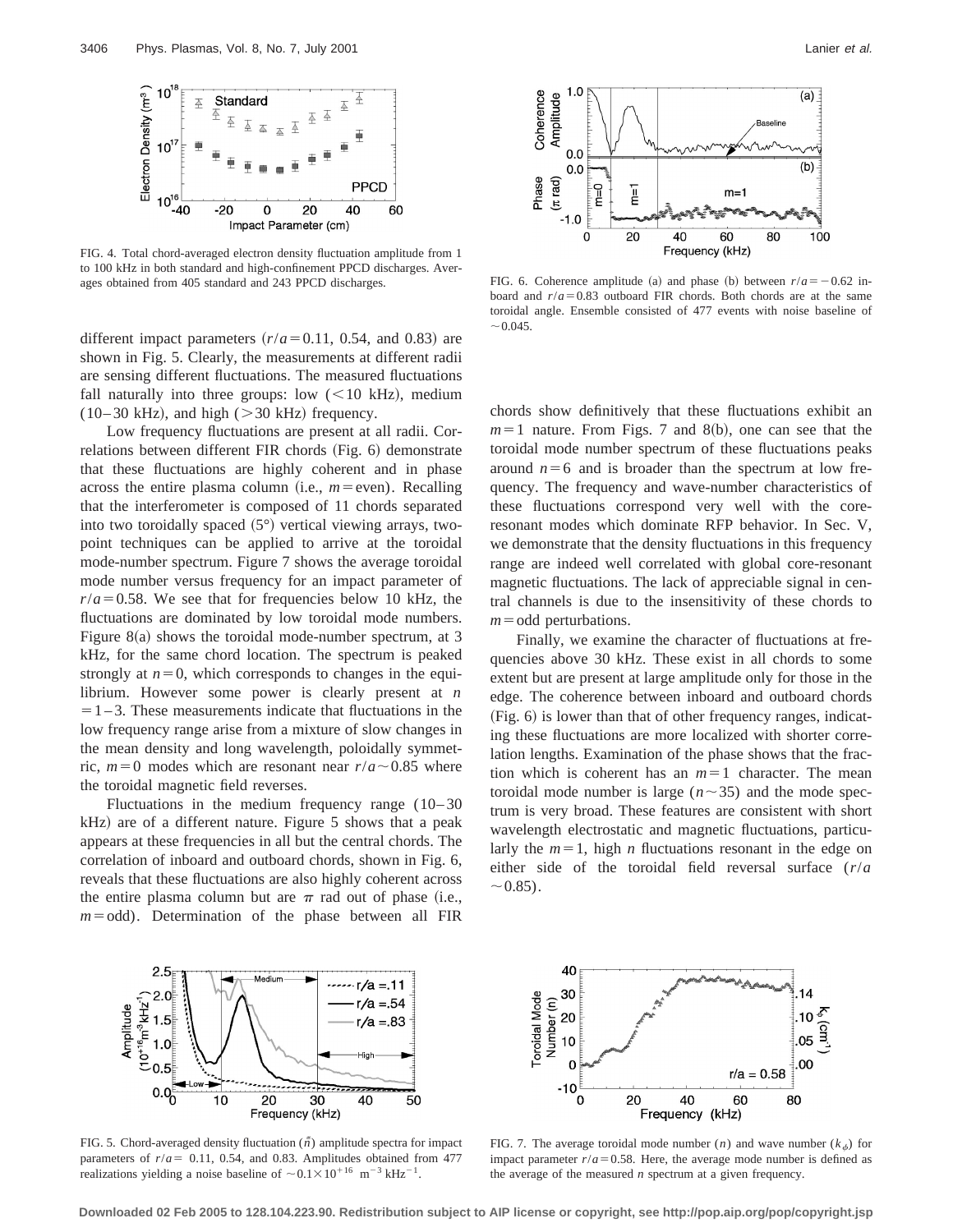

FIG. 8. The toroidal mode number  $(n)$  spectrum for  $(a)$  3 kHz,  $(b)$  18 kHz, and (c) 35 kHz at an impact parameter of  $r/a = 0.58$ .

## **V. CORRELATION BETWEEN DENSITY AND MAGNETIC FLUCTUATIONS**

We now describe the relationship between the observed density and magnetic fluctuations. In general, we find little correlation in the low and high frequency ranges. For frequencies of 10– 30 kHz, however, density and magnetic field fluctuations are strongly correlated.

To determine the spatial harmonic content of the density fluctuations which arise from the global magnetic tearing fluctuations, we correlate the chord-integrated FIR measurements with the decomposed Fourier harmonics of the magnetic fluctuations obtained from the 32-position toroidal array of coils. The density fluctuation power that is coherent with the  $m=1$ ,  $n=5-15$  core-resonant tearing modes is displayed in Fig. 9, along with the total and incoherent fluctuation power for impact parameters of  $r/a = 0.11$ , 0.54, and 0.83. We see that the center-most chord is poorly coherent with the magnetic fluctuations due to the insensitivity of central chords to  $m =$ odd perturbations [Fig. 9(a)]. At larger impact parameters, virtually all of the power between 10 and 20 kHz is coherent with  $n=5-15$  modes [Fig. 9(b)]. In the plasma edge, the density fluctuations are less coherent with the core-resonant tearing modes as the relative contribution from smaller scale magnetic and electrostatic fluctuations increases [Fig.  $9(c)$ ].

Figure 10 contains the radial profile of the total, coherent, and incoherent density fluctuation power between 10 and 30 kHz. Again, we see in the core that virtually all the observed density fluctuations are incoherent with the  $m=1,n$  $= 5 - 15$  tearing modes. However, as the impact parameter increases, the coherent fraction rises to a peak value of  $\sim$ 90% at *r*/*a* of  $\sim$ 0.6, only to fall at the extreme edge where the contribution from small-scale, high *n* fluctuations becomes more prominent.



FIG. 9. The total, coherent, and incoherent density fluctuation power for impact parameters of  $r/a = (a) 0.11$ , (b) 0.54, and (c) 0.83. Data from 1055 realizations with a noise baseline of  $\sim$  7.0 $\times$ 10<sup>+14</sup> m<sup>-3</sup> kHz<sup>-1</sup>.

The correlated product of the density and magnetic fluctuations can be used to extract the radial fluctuation profiles  $[\tilde{n}(r)]$  as discussed briefly in Sec. III B. In standard discharges, the radial fluctuation profiles for the  $m=1$ , *n*  $=6-9$  helicities are broad, with amplitudes  $\sim$  1% [Figs.  $11(a)$ – $11(d)$ ]. The density fluctuation profiles are hollow for all *n*. As will be shown in Sec. VI, a large part of the observed density fluctuations arise from advection of the mean density gradient by perturbed magnetic field lines moving past the interferometer. Hence, the amplitude is largest when either the density gradient or the radial magnetic field fluctuation is large. In MST the density gradient is largest in the edge, and therefore the density fluctuation profiles tend to be edge peaked. An interesting feature is that as *n* increases, the profiles become more hollow. This is consistent with the profile of radial magnetic field fluctuation moving out in radius for higher *n*. Such is expected from MHD computation and the simple fact that modes with higher *n* are resonant at larger radii.



FIG. 10. The total amplitude of medium range  $(10-30 \text{ kHz})$  density fluctuations vs impact parameter. The coherent, and incoherent components are determined by correlation of FIR density measurements with the  $n=5-15$ core-resonant magnetic modes.

**Downloaded 02 Feb 2005 to 128.104.223.90. Redistribution subject to AIP license or copyright, see http://pop.aip.org/pop/copyright.jsp**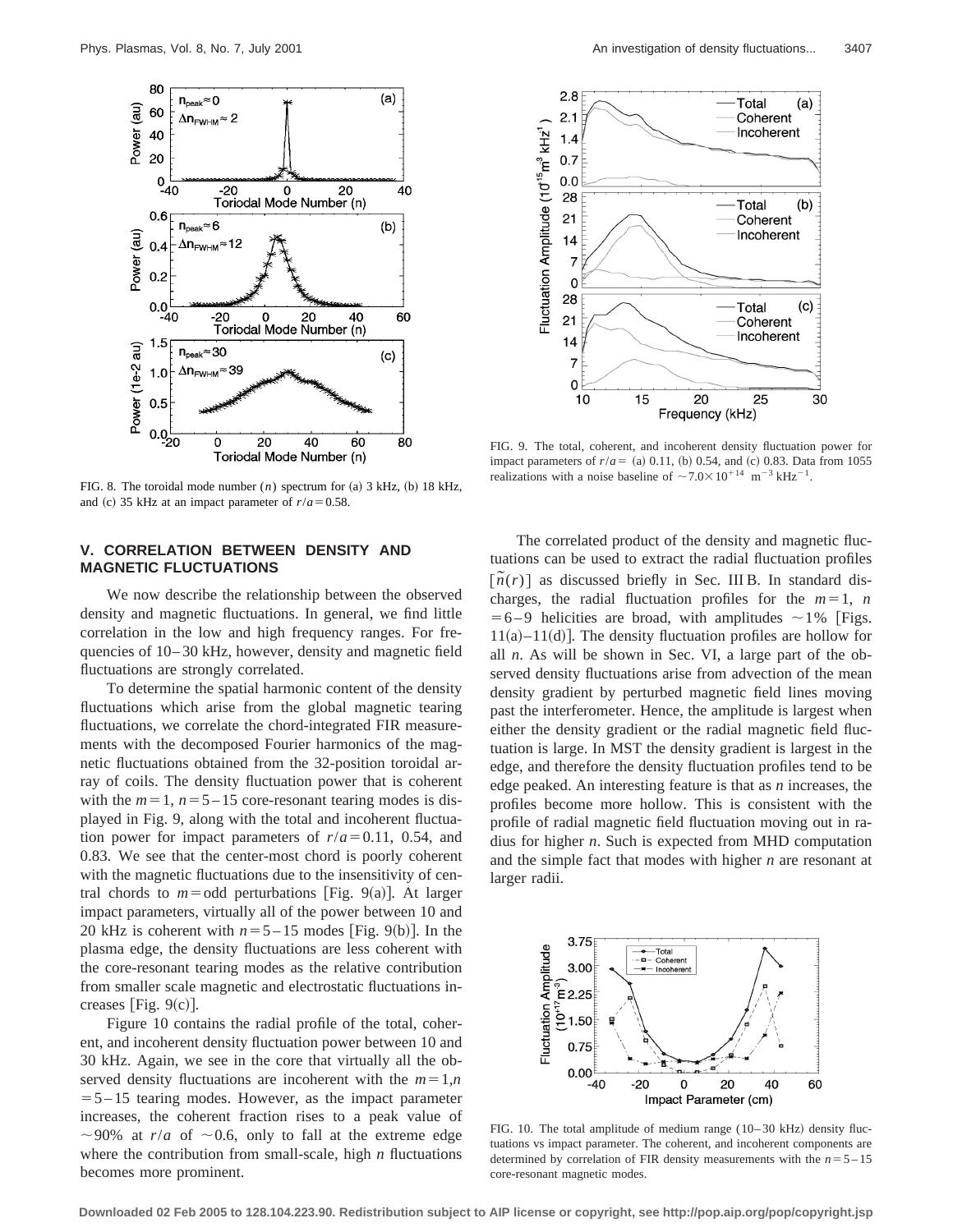

FIG. 11. Radial electron density fluctuation profiles  $[\tilde{n}(r)]$  for the  $m=1$  (a)  $n=6$ , (b)  $n=7$ , (c)  $n=8$ , and (d)  $n=9$  toroidal components. Gray bands indicate profile variations from 500 Monte Carlo inversions.

## **VI. CORRELATION BETWEEN DENSITY AND RADIAL FLOW FLUCTUATIONS**

We have established previously that the density fluctuations in the medium frequency range are associated with core-resonant tearing modes. Because of the global nature of these modes, it is possible to combine measurements made at different poloidal and toroidal positions to investigate the origin of the density fluctuations and their role in electron transport. In this section we report measurements of the plasma flow, which, when combined with measurements of density and magnetic field, give insight into the origin of the observed density fluctuations. We find that in the edge, the fluctuations are consistent with advection of the mean density gradient and no electron transport. In the core, the density fluctuations appear to be of a different origin and the relative phase between  $\tilde{n}$  and  $\tilde{v}_r$  allude that they may be inducing particle transport.

## **A. Relationship between density and radial velocity fluctuations**

As discussed earlier, we employ fast Doppler spectroscopy to measure the chord-averaged radial flow of impurity ions. Because emission profiles are broad and measurements are made on a central chord, only odd *m*, large-scale fluctuations contribute significantly to the measured radial velocity. This is acceptable for measurement of core-resonant modes. Core and edge information is obtained by collecting light from different impurities as described in Sec. II B. To interpret the results, we assume that the fluctuating radial electron and impurity ion flow velocities are equal, as occurs if the flow arises from a fluctuating  $E \times B$  drift. This assumption

follows from MHD modeling of the RFP and is consistent with probe measurements conducted at the extreme plasma edge. $28,29$ 

The edge radial velocity fluctuations, measured via He II emission, are coherent with the core-resonant tearing modes. Moreover, these radial flow fluctuations,  $\tilde{v}_r$ , are in phase with the fluctuations in radial magnetic field,  $\tilde{b}_r$ , demonstrating a consistency with ideal MHD which predicts  $\tilde{v}_r$  $\propto k_{\text{parallel}}\tilde{b}_r$ .

Combining edge measurements of density, radial flow, and radial magnetic field, we find that  $\tilde{n}$  is  $\pi/2$  rad out of phase with both  $\tilde{v}_r$  and  $\tilde{b}_r$ . In addition, the density fluctuations are large in the region where the equilibrium density gradient is maximum. These results strongly suggest that these coherent edge density fluctuations result from the advection of the equilibrium density gradient, i.e.,  $\tilde{n} \propto i\tilde{v}_r \nabla n_o$  $\propto$  *i* $k_{\text{parallel}}\tilde{b}_r\nabla n_o$ .

Information on the core  $\tilde{v}_r$  is obtained from C V emission which comes primarily from the region  $0 < r/a < 0.8$ . We find that  $\tilde{v}_r$  averaged over this region is very small. Since measurements with He II, which sample  $r/a > 0.6$ , have already established the existence of radial velocity fluctuations in the edge, the nearly null result implies a radial velocity fluctuation whose phase changes by  $\pi$  in the core. This phase shift is consistent with the idealized picture of a tearing mode in which  $\tilde{v}_r$  changes sign across the mode's resonant surface. Complete measurements of the radial profile of coreresonant  $m=1$  velocity fluctuations await diagnostics with improved radial resolution.

Existing observations of the density and velocity fluctuations in the core indicate that these density fluctuations are of a different nature than those in the edge. The density, radial flow, and radial magnetic field fluctuations are all in phase (or  $\pi$  out of phase). The core density fluctuations cannot arise from advection of the equilibrium gradient but are instead the result of either compression, coherent fluctuations in the particle source term, nonlinear coupling, or some combination of these. This is significant since advection of equilibrium gradients cannot induce particle transport whereas these other effects may.

#### **B. Fluctuation-induced electron transport**

The phase relation between density and radial velocity fluctuations also provides key information on the fluctuationinduced particle transport  $(Fig. 12)$ . The mean radial particle flux can be broken into two terms:

$$
\Gamma_r = \langle n v_r \rangle = \langle n \rangle \langle v_r \rangle + \langle \tilde{n} \tilde{v}_r \rangle. \tag{12}
$$

The first term is the flux due to transport of the mean density by mean radial flows and the second is the flux due to correlated density and flow fluctuations. Fluctuations can contribute to both terms although they appear explicitly only in the second. Since we measure both  $\tilde{n}$  and  $\tilde{v}_r$  for coreresonant modes, we can compute the contribution of density fluctuations to particle transport.

The second term in Eq.  $(12)$  can be represented as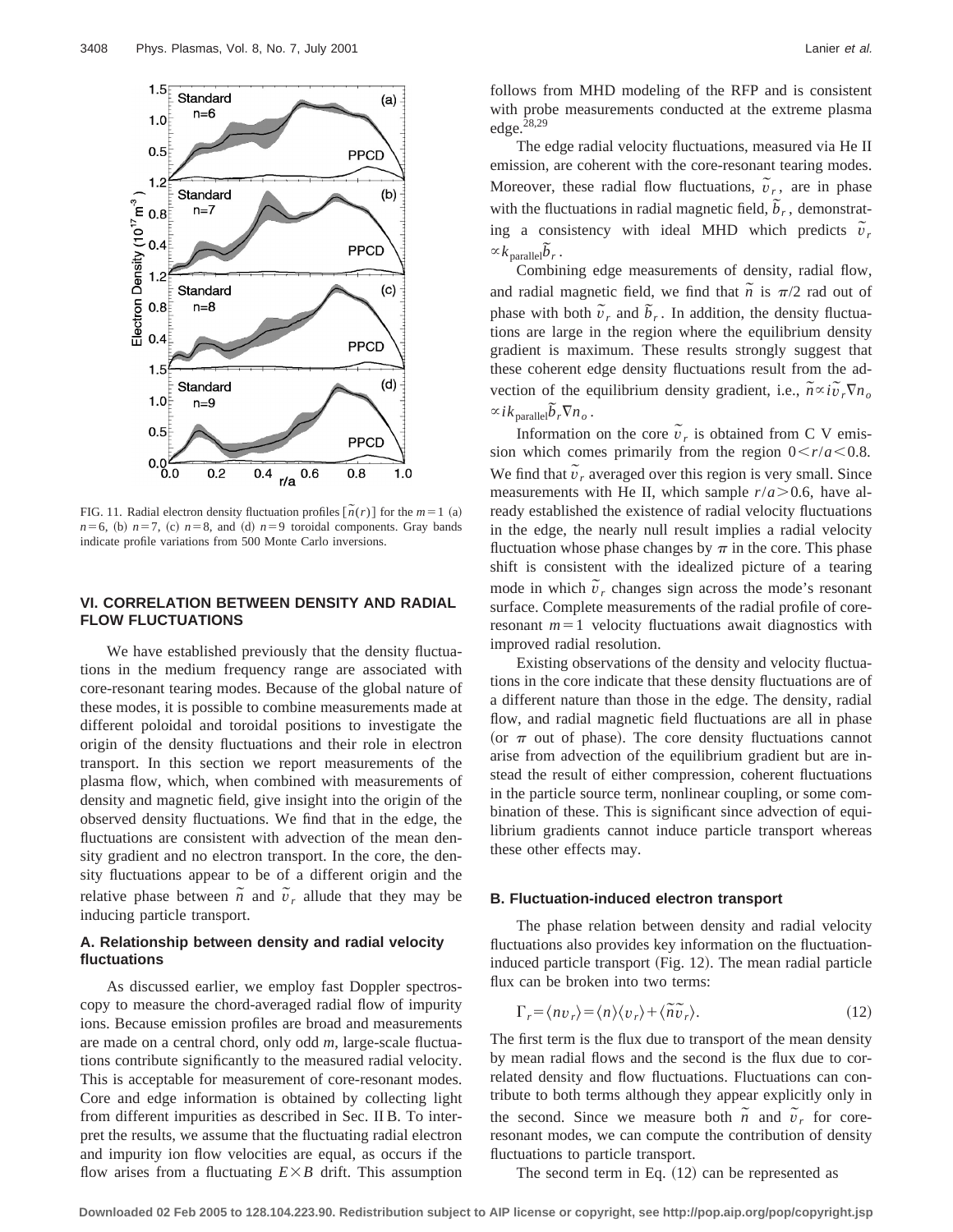

FIG. 12. Radial profile of the phase, averaged over 477 events, between the chord-averaged density fluctuations  $(\bar{n})$  and edge radial velocity fluctuations  $(\tilde{v}_{\text{redge}})$ .

$$
\langle \widetilde{n}\widetilde{v}_r \rangle = \gamma |\widetilde{n}| |\widetilde{v}_r| \cos(\delta_{nv}), \tag{13}
$$

where  $\gamma$  is the coherence amplitude and  $\delta_{nv}$  is the phase between  $\tilde{n}$  and  $\tilde{v}_r$ . Since  $\delta_{nv} \sim \pi/2$  in the outer region of the plasma  $(r/a > 0.6)$ , the particle flux due to core-resonant density fluctuations is measured to be small. Therefore, although the core-resonant modes are relatively large in the edge, they do not cause particle transport. This is consistent with the idea that magnetic modes do not produce transport far from their resonant surfaces.

In the plasma core, where the modes are resonant, the density fluctuations exhibit a  $\pi/2$  phase shift relative to the edge. With  $\delta_{nv}$  ~ 0,  $\tilde{n}$  and  $\tilde{v}_r$  couple to drive particle transport. Although the magnitude of  $\tilde{v}_r$  in the core is unknown, estimates suggest that  $\langle \tilde{n}\tilde{v}_r \rangle$  could be enough to account for all particle transport inside  $r/a \sim 0.40$ .

## **VII. REDUCTION OF DENSITY FLUCTUATIONS AND ELECTRON FLUX WITH AUXILIARY CURRENT DRIVE**

The application of auxiliary current drive (PPCD) in MST has been shown to reduce magnetic fluctuations and improve global confinement substantially.<sup>30</sup> As shown in Fig. 4, density fluctuations are also reduced dramatically throughout the plasma. The density fluctuations associated with the core-resonant tearing modes drop by more than an order of magnitude and become more edge peaked [Figs. 11(a)–11(d)]. Local amplitudes range from  $\sim 0.05\%$  in the core to about 0.1% near the edge. A remarkable feature that appears during PPCD discharges is that the radial phase shift in  $\tilde{n}$  vanishes [Fig. 13(b)]. This suggests that  $\tilde{n}$  and  $\tilde{v}_r$  remain out of phase much deeper into the core. The change in phase, coupled with the order of magnitude reduction of  $\overline{n}$ , indicates that the fluctuation-induced electron transport due to core-resonant density fluctuations is greatly reduced in the core.

The dramatic decrease in the fluctuation amplitudes during PPCD is accompanied by similar reductions in the total radial electron flux  $(\Gamma_r)$ . Figures 14(a)–14(c) present the electron density, source and radial flux profiles as measured in both standard and PPCD-induced higher confinement plasmas. In standard plasmas, the electron density profile is flat over much of the plasma cross section with a very steep gradient at the edge. The electron source profile, which results primarily from the ionization of neutral hydrogen (deu-



FIG. 13. Radial profile of the phase between the chord-averaged density fluctuations  $(\tilde{n})$  and edge radial magnetic field fluctuations for (a) standard and (b) PPCD discharges. During PPCD the density fluctuations in the core change phase relative to those in the edge. Ensembles conducted over 405 standard and 243 PPCD events. The error bars are smaller in the PPCD case because the core fluctuations are actually more coherent, thus the phase is more accurately resolved.

terium), is edge peaked but with substantial sourcing occurring in the plasma core [Fig.  $14(b)$ ]. This results in radial electron flux, shown in Fig. 14(c), that ranges from  $\sim$  2.0  $\times$ 10<sup>+20</sup> m<sup>-2</sup> s<sup>-1</sup> in the core rising to ~3.0  $\times 10^{+21}$  m<sup>-2</sup> s<sup>-1</sup> at the plasma boundary. During PPCD discharges, when the density fluctuation amplitudes are reduced, it is quite common to see the electron density increase by as much as 50%. In an attempt to maintain similar profile amplitudes for both cases, the initial fueling was reduced such that at peak confinement, the total particle content would be comparable. As a result, the electron density profiles measured during auxiliary current drive have similar magnitudes, but unlike the standard case, show a hollowness developing in the core [Fig.  $14(a)$ ]. This gradient formation in the core is a clear indicator of confinement improvement. Moreover in the core, the electron source drops dramatically [Fig.  $14(b)$ ] as the contribution from neutral hydrogen (deuterium) ionization falls to such low levels that virtually all core sourcing results from impurities. The overall radial par-



FIG. 14. Radial profiles of  $(a)$  electron density,  $(b)$  electron source  $(impu$ rities included), and (c) radial electron flux for standard and PPCD discharges. The gray bands indicate profile variations from 500 Monte Carlo inversions.

**Downloaded 02 Feb 2005 to 128.104.223.90. Redistribution subject to AIP license or copyright, see http://pop.aip.org/pop/copyright.jsp**